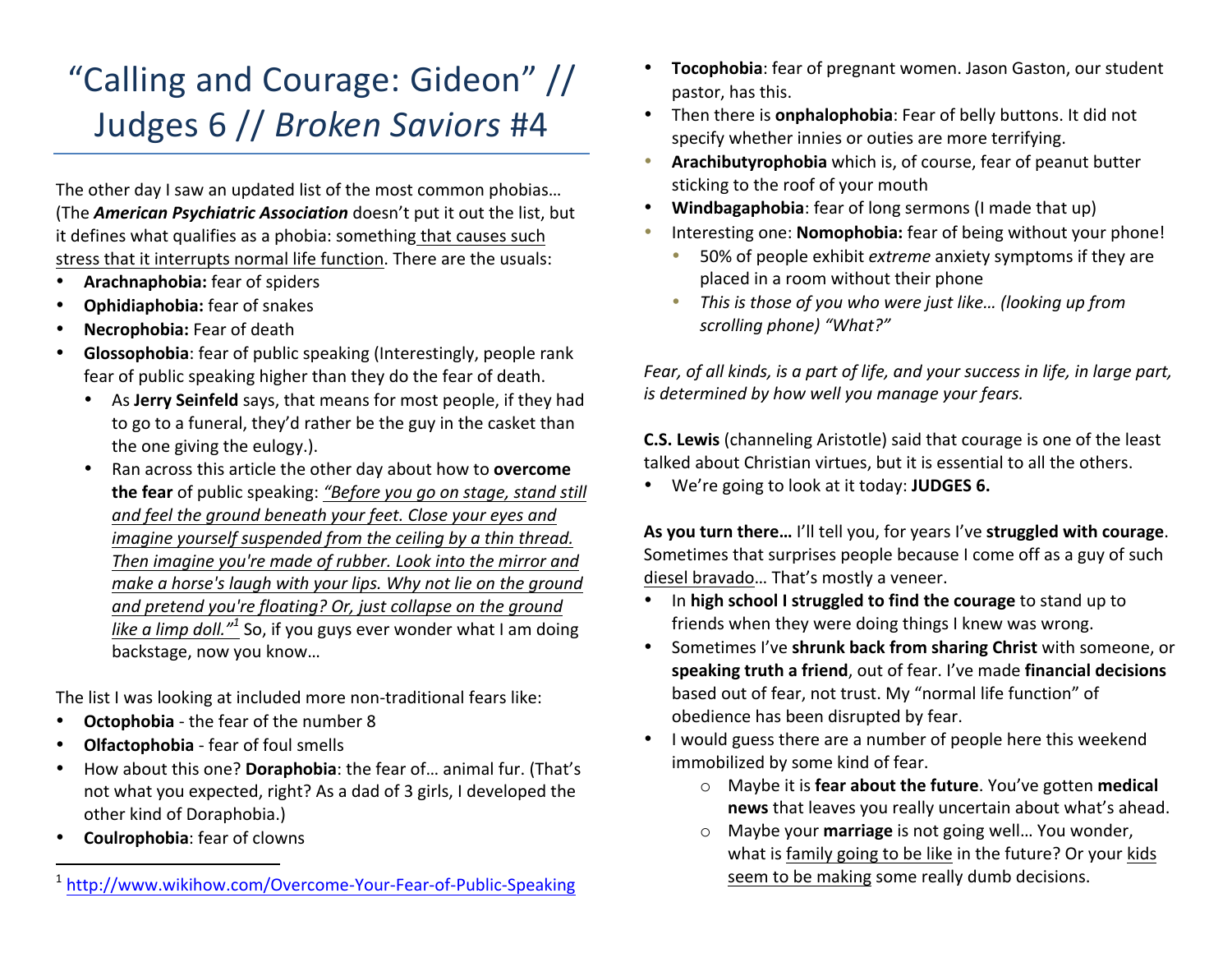- o Maybe it is the **fear of entering into a new relationship**. I know single people here at the Summit who are hesitant to enter a good relationship because they are scared of commitment…
- o For others, fear keeps you **ending a relationship** you know is wrong.
- o Maybe it's the **fear of never being in a relationship** that makes you panic and make really poor relationship decisions

Today, in Judges, we're going to see a guy who was *not courageous*, he's not a model, but whom God made into a hero nonetheless.

Here's what you'll see how: God doesn't reward courage with a calling; he creates courage with a calling.

[6:1] (After Deborah, the judge from last week, died) The people of Israel did what was evil in the sight of the LORD, and the LORD gave them into the hand of Midian seven years... [3] Whenever the Israelites planted crops, the Midianites... would come up against them, and leave no sustenance in Israel and no sheep or ox or donkey... [4] they would come like locusts in number, so that they laid waste the land as they came in. They devoured everything-like a swarm of locusts. They even devoured the animals and tools they used to produce crops. They were **like the IRS:** *nothing was left* when they got done.

[6] And Israel was brought very low because of Midian. And the people of Israel cried out for help to the LORD. [7] When the people of Israel cried out to the LORD on account of the Midianites, [8] the LORD sent a prophet to the people of Israel.

And he said to them, "Thus says the LORD, the God of Israel: I led you up from Egypt and brought you out of the house of slavery. [9] ...And I drove out your oppressors from before you and gave you their land.

[10] And I said to you, 'I am the LORD your God; you shall not fear... But you have not obeyed my voice."

Now, stop for a minute—that is odd, isn't it? They cry out to the Lord, and he sends... **a prophet**...? They weren't **asking for teaching**; they were calling for deliverance.

• This would be **like being stranded** on the side of the road and you call AAA for help, but instead of sending a tow truck, they email you a pamphlet on safe driving.

But **Israel's problem**, you see, was not primarily the Midianities. They were their own problem. They were **asking for deliverance**, but God said, "What you need first is a sermon."

- Some of you are in that category. You are here seeking something from God, but what God wants to do first is turn the spotlight onto *your heart.*
- Let me be very clear: Not every instance of suffering is in response to disobedience. God is not always trying to "teach you something." In fact, *most* instances are not. Believers often suffer, like Jesus did, having done nothing wrong.
- But sometimes it is... **"Before I was afflicted I went astray, but** *now I obey your word."* Psalm 119:67
- And I think it's just worth asking: Is God possibly trying to get your attention this weekend? You came wanting God to give you help or deliverance or a raise or a new boyfriend, and God is saying, What I need to do in your heart is more important. He hasn't caused hardship to pay you back, but he has done it to *bring* you back.

[11] Now the angel of the LORD came and sat under the terebinth tree at Ophrah... and the angel said, "Gideon, look under your seat" (different Oprah!)

- But wait a minute... How did the people respond to the prophet's **sermon**?
- Before the people responded, God has already begun their salvation!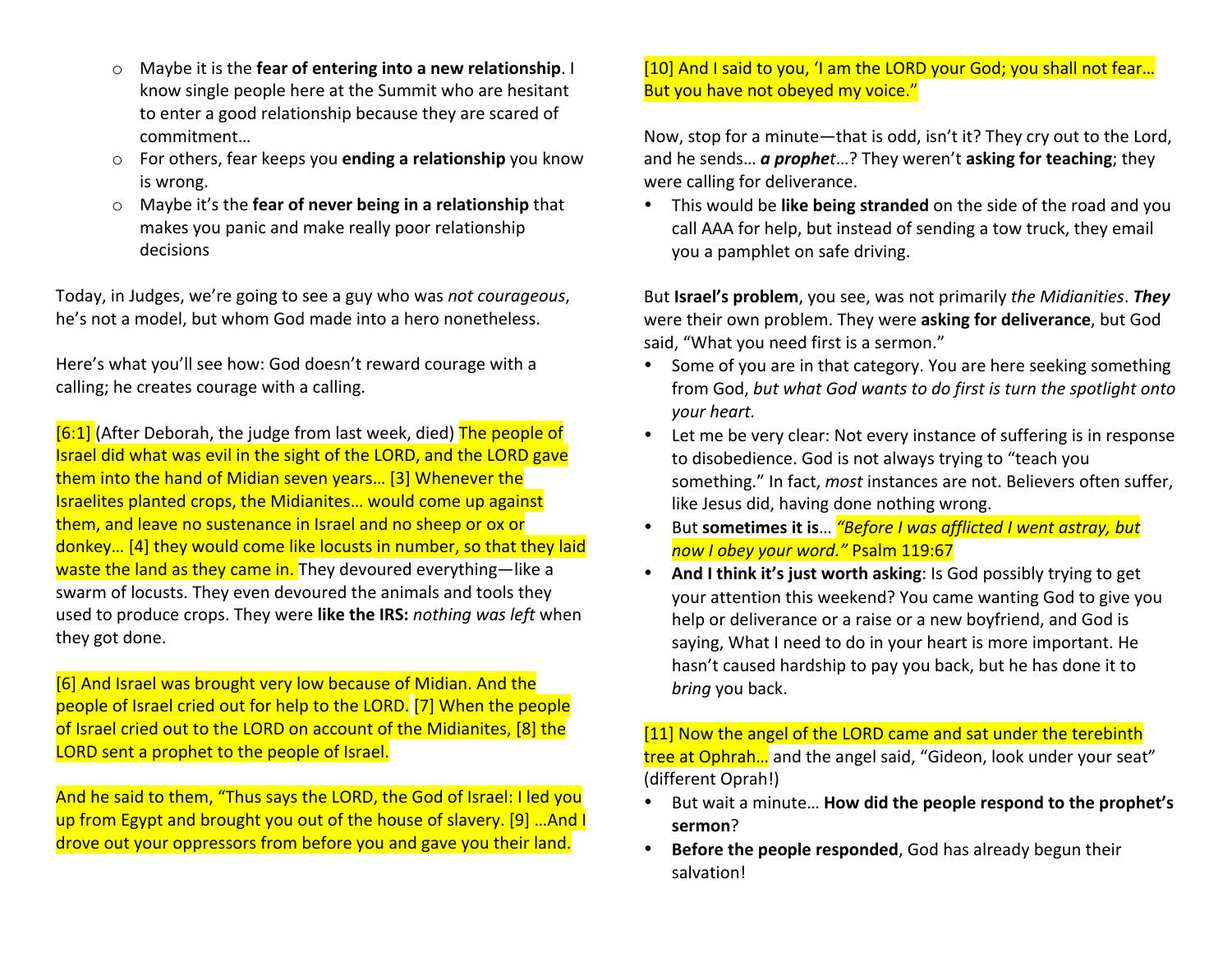• Make sure you get this: We **don't get ourselves into shape** and then God comes for us; he comes to us when we're a mess.

Well, the angel takes a seat by this tree ...while Gideon was beating out wheat in the winepress to hide it from the Midianites.

- Now, a winepress is a terrible place to thresh wheat. Let me explain to you a little something about wheat threshing, in case you haven't done it in a while: **the way that they** threshed wheat was they threw it up in the air so that the wind could blow away all the light, useless stuff, and the good stuff, the heavy stuff, falls back down.
	- o **A winepress is underground**, which means it is a **terrible place to thresh wheat**, because you'd have to throw it way up to get the wind.
- So why is Gideon doing it there? Because he is *afraid.*
- The point: This is no Jack Bauer or Chuck Norris or Nicolas Cage...

#### [12] And the angel of the LORD appeared to him and said to him, "The LORD is with you, O mighty man of valor."

- If this were a stage play, at this point everyone would have laughed. I mean... Gideon is hiding in a hole. This is like going up to a 4'11, 130 lb. man and saying, "What's up, big fella?"
- Mockery? No, and listen... this is maybe the main point today. God doesn't speak to Gideon based on what he is, but based on what God is going to make him into. Gideon is not called because he is courageous. He's made courageous as a result of his call.
- *God doesn't call the brave; he makes brave those he calls.*
- You see, when God calls us, he **doesn't see us or define us by the condition** we are in, but by what he is determined to make us into in Christ.
	- $\circ$  Isn't that good news? You were a mess when God came to you. He doesn't reward the righteous and courageous, he makes men righteous and courageous.
	- $\circ$  **So God looks at a man cowering** in a hole and says, "Man of valor! Stand up."

#### [13] (But) Gideon said to him, (Two questions: 1. "Please, sir, if the LORD is with us, why then has all this happened to us?

**Based on what we've just read, this question is totally** wrongheaded. **Is it God that has left** the people? No, the people have left God.

#### The second question is even more confusing: And 2. where are all his wonderful deeds that our fathers recounted to us...?"

- "God, why don't you do great things for us anymore?"
	- o Well, Gideon, an angel is sitting in front of you. I think that *would qualify as a wonderful thing.*

### But look at God's specific answer: [14] And the LORD turned to him and said, "Go in this might of yours and save Israel from the hand of Midian; do not I send you?"

- God's answer to Gideon: "Where are all my wonderful deeds, *Gideon?* Why, I'm about to do them through you."
- We often look to heaven and ask God, "Where are you?" We are the work of God in our generation.

(*BTW:* Who is this angel? Vs. 12, he's called an angel, and he talks about the Lord in the  $3^{rd}$  person. In vs. 14, however, he's called "the Lord" directly. This happens a lot in the Hebrew Bible, and it's a mystery until the coming of Jesus, and after that, it makes sense. It's what theologians call a "Christophany." **Jesus was bot**h the messenger of God, in addition to being God himself.)

[15] And Gideon said to (Jesus) him, "Please, Lord, how can I save Israel? Behold, my clan is the weakest in Manasseh, and I am the least in my father's house." "God, I am small; I am a coward. I'm here *threshing my wheat underground, for crying out loud."*

 $[16]$  And the LORD said to him, "But I will be with you, (This is God's one line answer to everything. UNDERLINE IT. Everything you need is in that statement: I will be with you.) and you shall strike the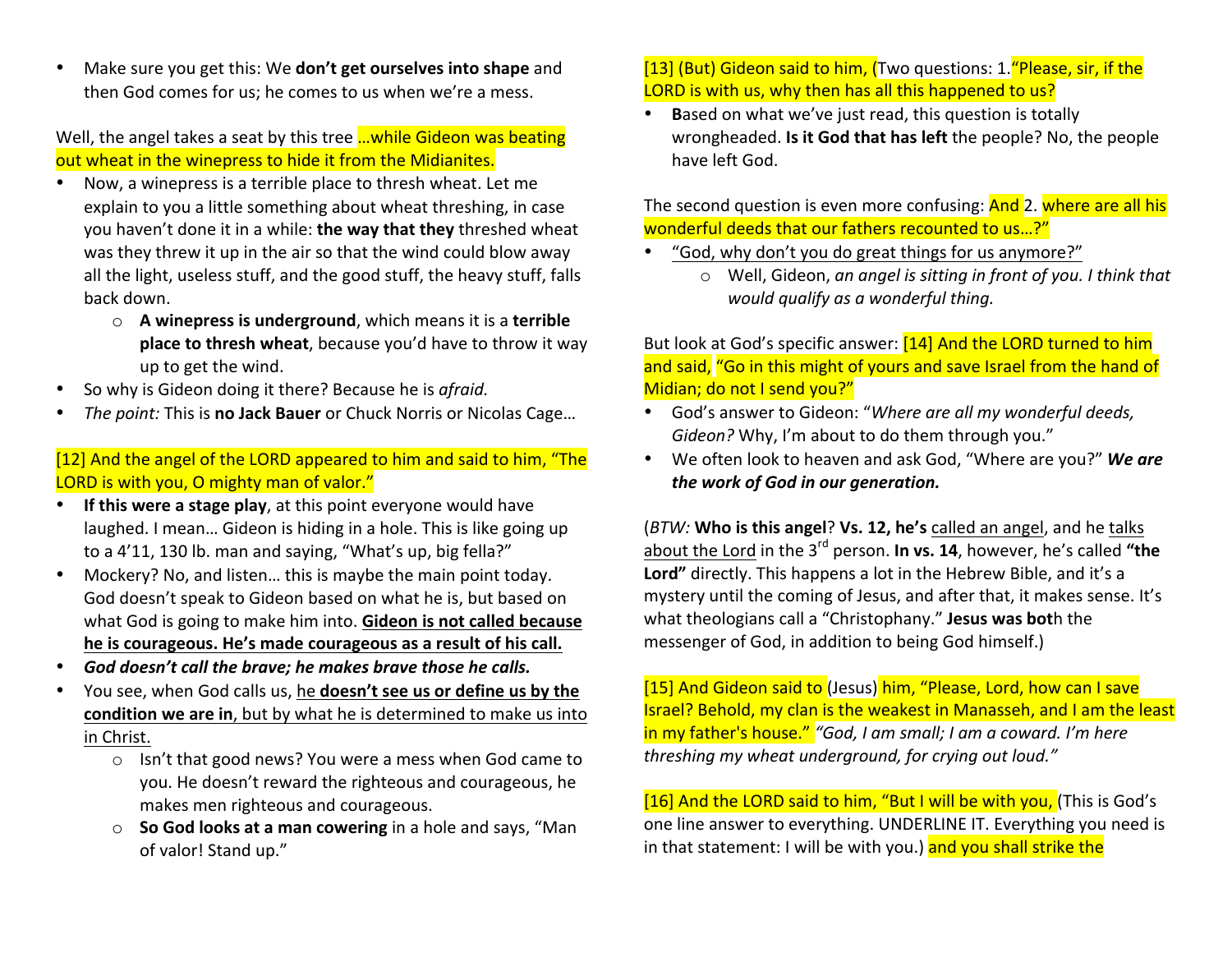Midianites as one man." IOW, you will take out the massive Midianite army as if it's one scrawny little guy.

[17] And Gideon said to him, "If now I have found favor in your eyes, (pedantic) then show me a sign that it is you who speak with me. So the angel tells Gideon to **prepare some food**, and when Gideon puts it on the table the angel touches the food with his staff and the flames spring up out of the rock and consume the food, and then **the** angel disappears, and Gideon is convinced God is behind it.

[25] That night the LORD said to him, "Pull down the altar of Baal that your father has... (we have to start in your house, Gideon) [26] and build an altar to the LORD your God on the top of the stronghold there...

[27] So Gideon took ten of his servants and did as the LORD had told him. But because he was too afraid of his family and the men of the town to do it by day, he did it by night. Again, this is no William **Wallace!** But God doesn't criticize Gideon for this, because **obedience** *is* more important to God than bravado.

Well, the next morning everyone gets up and says, "*What happened to our god*?" Someone says, "Gideon did this!" and they say, "Let's kill Gideon." [31] But Joash (Gideon's father) said to all who stood against him, "If Baal really is a god, let him contend for himself."

[32] Therefore on that day Gideon was called Jerubbaal, that is to say, "Let Baal defend himself," because Gideon had broken down his altar. Again, don't miss the humor. This **small, cowardly guy** gets the nickname "*Baal-tail-whooper*."

**Well, after this... vs. 33, the Midianites launch** a massive assault on Israel, at which point the angel of God appears to Gideon again, and tells him to mount a resistance...

Gideon says again, "OK, God, again, **how can I be sure** you're going to do this?" And then Gideon comes up with his own idea: "I'm going to

put this animal skin, this fleece, out on the ground. If you are really with me, in the morning let the ground around it be dry and the fleece be wet."

[38] And it was so. When he rose early next morning and squeezed the fleece, he wrung enough dew from the fleece to fill a bowl with water.

Then Gideon said, "Wait a minute, that was too easy. God, what I meant to say was, 'Let the fleece be dry, and the ground around it be wet.' That would be a real miracle."

#### [40] And God did so that night; and only the fleece was dry, and on all the ground there was dew.

Ahh... the famous fleece test. This concept has been **more abused** than just about any other thing in the Bible. **Including by me**. People come up with these **litmus tests to determine** if God is really in something. That's not really the point. We'll come to that.

## **What can we learn about courage and calling from this story?**

#### 1. God doesn't call the brave; he makes brave the called.

- When God comes to you, he never starts with what you are; he starts with what he intends to make you in Christ. So he looks at a man cowering in a hole and says, "Man of valor!"
	- $\circ$  "Moses, you will be a great orator." "But God, I can't speak. I will be your mouth.
	- o Maybe even clearer example of this: **Abraham**: Sterile. Old. Father of many nations? Laughable.
	- o **Romans 4:17 says** that faith is believing God when he calls into existence the things that do not yet exist.
- God does that with you; he speaks to you, dead in your sin, and calls you alive based on the resurrection.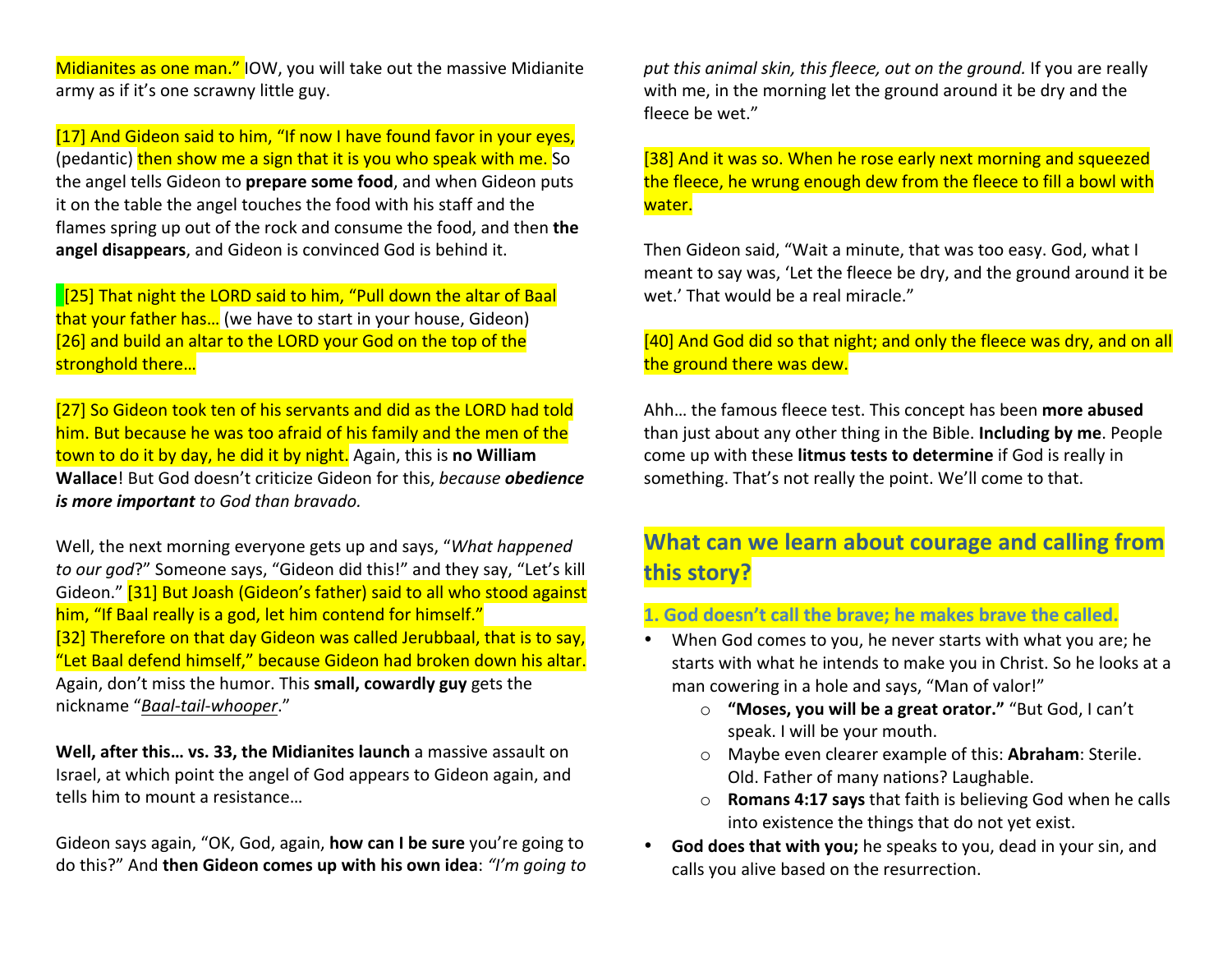- The question is, "Will you believe him?" Satan is the one who starts with who you are and what you've done and defines you by that.
	- o He whispers, "You're a **failure**… **Coward. Reject**. He is usually substantiating that by *true* facts. He's called the *accuser of the brethren: day an dnight.*
	- $\circ$  God says, "My beloved. Righteous. Saint. Mighty man of valor." You say, "But God, I am none of those things." He says, "You will be."
- Here's **how you tell the difference** between the Holy Spirit's voice and Satan's. Both will talk about your sin, and it's easy to confuse their voice. But here's how you tell: Satan starts with who you are and what you've done and beats you up for it. The Holy Spirit starts with a declaration of what he's making you in Christ and grows you up into it.
	- o **K and A**
	- God starts with what he has declared you to be...
- God doesn't call the bold; he emboldens the called.
- Or here is another way of saying that: "God doesn't call the **equipped**; he equips the called."
	- o **If you are waiting on God to give you** all you need before you obey, you'll never get there.
	- o **We say, "God, show me the provision**, and I'll obey." God says, doesn't work that way. "You obey, and I'll show you the provision."
	- o **We have people** waiting to obey God—to go and speak, to go on a mission, to make a sacrifice, saying, "God, show me how this will work and I will do it." God says, "Wrong order. You step out of the boat, and then you'll walk on water."

## **2.** We are the activity of God in our generation

- God answers Gideon's question, "God, why don't do awesome *things for us like you used to do for our grandparents?"* with the statement, "Gideon, I'm here to use you."
- We are the activity of God in our generation.
- $\circ$  Jesus, Continued... The whole idea is that Jesus has not ceased to work…
- $\circ$  He's the one at work in us preaching. Why I take my gift so seriously.
- $\circ$  Each of you has a spiritual gift. Those are not "cool talents." Acts of mercy. Prayers of healing. Faith.
- A verse I often use with our staff: *"Thus says the Lord to the house of Israel: "Do not seek Bethel, and do not enter into Gilgal; or cross <u>over to Beersheba... Seek the Lord and live!" Amos 5:4–6*</u>
	- o Why the 3 random cities? **Bethel** is where Jacob had his lifechanging encounter with God, a place that symbolized for Israelites awakening and renewal.
	- o **Gilgal** was where the children of Israel finally emerged from their 40 year wandering in the wilderness, believed God, and took possession of the Promised Land. God miraculously parted the Jordan at Gilgal he "rolled away their reproach"  $($ Joshua 5:9 $).$
	- o At **Beerhseba**, God delivered by Abraham by giving him a treaty with Abimelech that became instrumental in his possession of the new land. His son Isaac would make an altar there.
	- o Each of these represents a **place of incredible spiritual power**. But evidently by the time of **Israel they were sitting around** the campfire talking about the good old days. God, "will you **shut up about the good old days?** "My saving acts are not simply a thing of the past; seek them in the present."
	- $\circ$  Summit, I think we weary God talking about the days of the Great Awakening... even early church.
	- $\circ$  The greatest days of spiritual outpouring are ahead of us.
	- o **Why do I think this?** I have **kids** who will one day have kids. I want them to experience a move of God. And, there are still *6400 UPG's in the world yet to hear about Jesus. i*
- o **Are you asking, 'God, why aren't you active** in my family? On my campus? In our community?'
	- o **Maybe God is saying to you**, 'You are my answer to that prayer... be the conduit of my power."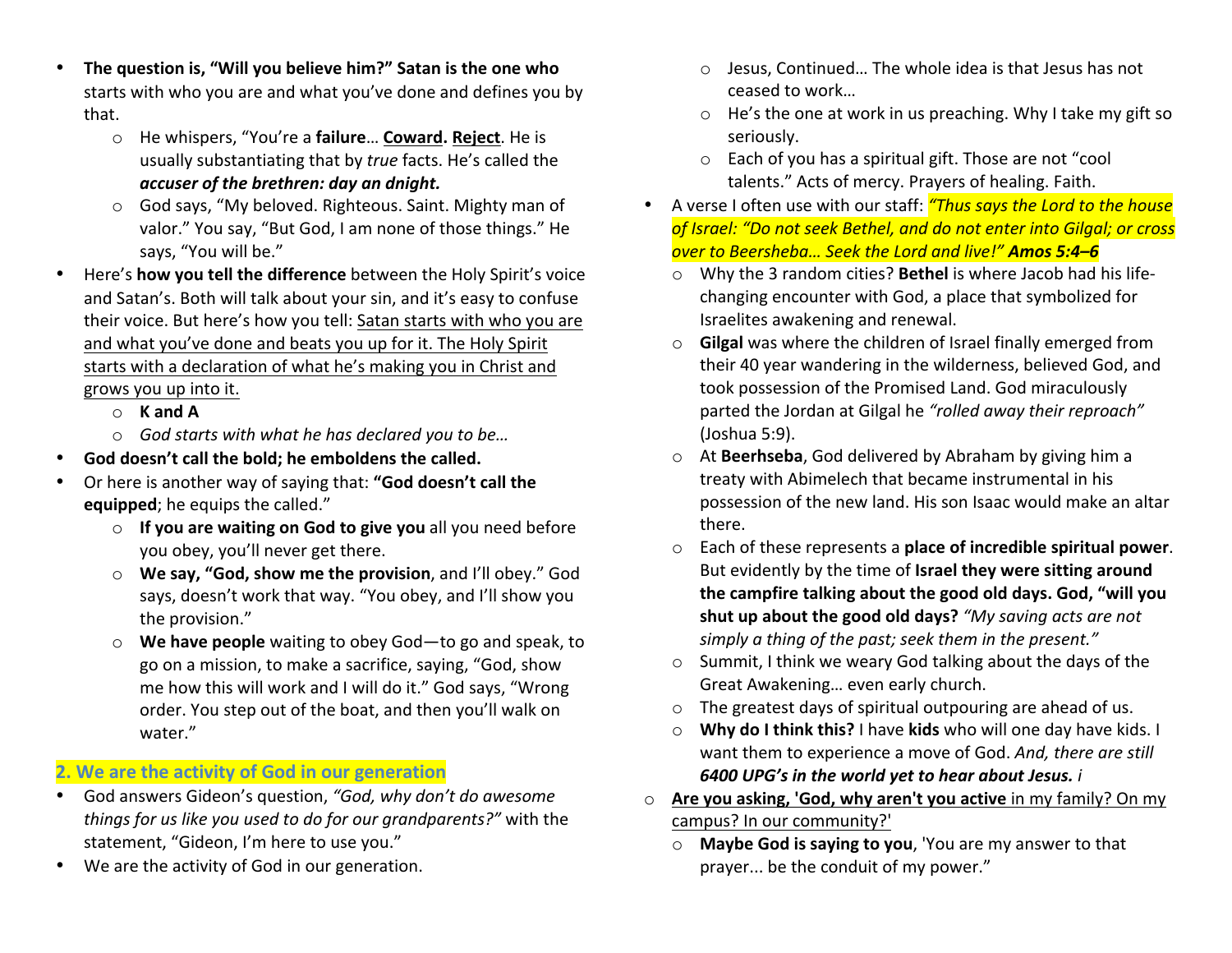#### **3. Revival starts at home**

- **Gideon's 1<sup>st</sup> assignment** was to get rid of the idol in his father's house.
	- $\circ$  Before you can do battle with the enemies around you, you need to throw off the enemies within you. These idols weaken you; make you ineffective in what God has for you.
- You say, "I don't have any idols." Maybe you don't understand what they are. For Gideon's family, these idols weren't things *instead* of God; they worshipped them *in addition to* God.
	- $\circ$  They had never rejected God: they had just substantiated him with idols that guaranteed other things: rain, fertility, etc.
	- o They weren't idols in the place of God; but idols in addition to God.
- Now, we may hear that and say, "That's silly ancient superstition. Statues?"
	- $\circ$  But where do you have places that you aren't sure you can trust God, so you have other things that act as backup?
- Let me give you **two sure signs** of an idol: Disobedience and anxiety. (**smoke from a fire**)
	- o **For many people, they don't feel like** they can trust God in the area of **relationships**... God, **you're good and all**, but I've also got to be happily married if I'm going to happy, and I don't like the speed at which you are taking care of this-so that's an area I'll take into my own hands... and so they compromise in relationships—girls that are sleeping with boyfriends, not because they think it is right or even that they want to—they are just afraid to be single and they don't trust God with this so they take it into their own hands; or they are with people they shouldn't be with; or they walk out on their marriage in hopes of a better one;
	- $\circ$  Other people feel like they couldn't be happy without a **certain income**, so they cheat (business or taxes); or harm

their family working all the time; or they refuse to obey God financially.

- **Disobedience is a sure sign of an idol.** If you don't tithe; that indicates that money is an idol for you.
- **Disobedience is always accompanied by anxiety**… you are worried about your ability to hold onto these things.
- o Maybe you worry about your kids all the time because you feel like you can't trust God with them.
- Before God uses you in the mission, he has to go to war against your idols. You can't do battle with the enemies outside you until you have gone to war with the enemies within you.

## 4. Courage is not the absence of fear; it is following God in the **midst of fear**

- God's one line answer to Gideon's fear, his sense of inadequacy: "I *am* with you." That is God's one line answer to every feeling of fear and inadequacy.
- **Question:** *What would life be like, in any situation, if you knew God was with you?*
	- $\circ$  Going into **surgery:** "I am with you"
	- Going into a **new job**, a new relationship: *"I am with you"*
	- Going into a **new ministry:** "I am with you"
	- Going to **talk to someone** about the gospel: *"I am with you"*
	- o Dealing with a problem **in your home**: *"I am with you"*
- If you read just about any secular article about overcoming your **fears**, it will almost always talk about banishing whatever thoughts cause fear: "Control your thoughts... *don't think* about the things that scare you." God's peace comes a different way; it is not closing your eyes to the things that make you afraid, but opening your eyes to the presence of God beside you.

**But that leads to this question...** How do we know he is with us? How do we know we have found favor? That was Gideon's question.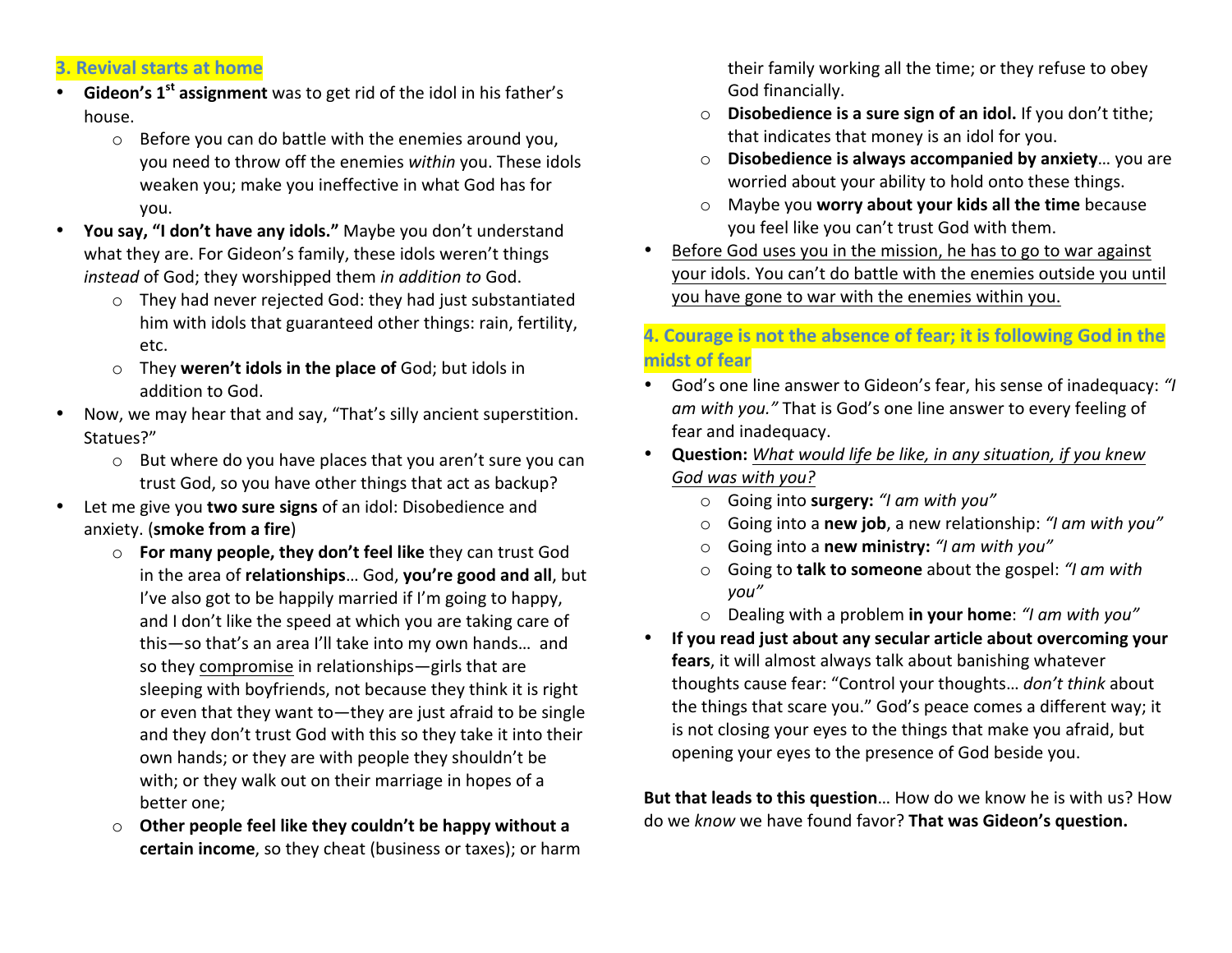#### **5. The cross is our wet fleece**

- Gideon asked God to prove he was with him by making a fleece wet when the ground was dry... I mentioned a moment ago that this concept of the fleece had been **abused**... We give God these *random litmus tests* to prove he wants us to do something.
	- o **Illus.** Me with **basketball** and asking a girl out… One time I really wanted to ask a girl out... but never she would shoot me down, so I wanted some kind of divine confirmation I was supposed to... Kept shooting
	- o **I'm not saying** it's *always* wrong to ask for confirmation... (though if you do, it should be 1 of 1000 pieces in the decision making process—the bulk of which should be **Scripture and good counsel**)
- **But I can tell you that's not the main point being made** here.
	- o In fact, Gideon **knew what he was doing** was unwise. Did you see in vs. 39 where Gideon tells God not to be angry at him for asking? He knows this is testing God's patience.
	- o And **Gideon's main question** was not *whethe*r God wanted him to do this, but "God, how do I know *you're really on my side? How do I know you're really in control?"*
- We have something much better that shows us that God is in control and that God is on our side: **the cross** 
	- o **In control**: took the worst action of men and turned it for his plan and our side. We therefore know he can do it in the dark times in our lives, too.
	- o **On our side**: Rom 5:8
- That is what gives us courage.
- One of my favorite verses on fear: **1 John 4:18**, *"There is no fear in love, but perfect love casts* (drives out) *out fear.* Look

at the next phrase: *For fear has to do with punishment, and* whoever fears has not been perfected in love."

- o Love this phrase: "fear has to do with punishment." We see something that makes us afraid and we feel **vulnerabl**e…
	- $\circ$  Goes back to Garden: The first effect of the fall was a sense of nakedness... we feel vulnerable... so we put on clothes or good job; good reputation, good relationships... At any point the clothes might be ripped away.
- o **But in the cross**, we are clothed with the irrevocable garment of the perfect love of God.
- o Think about all the ways **God's love is perfect. God's love is perfect in: (a) its intensity** toward us... God couldn't love us any more... **(b)** it is perfect in **its constancy** with us (In Christ, God says he will never leave us); (c) it is perfect in **its sufficiency** (we were created for the love of the eternal God; in being loved and possessed by him our thirst is quenched); and **(d)** it is perfect in **its sovereignty** of all things in our lives (he commandeers every molecule in the universe to work out his good and perfect plan for our lives).
- o **Intensity;** constancy; sufficiency; sovereignty... **With God's** perfect love, what else is there to be afraid of?
	- o **Numbers 23:23, "There is no sorcery that can succeed** against Jacob." When the children of Israel went into the Promised Land, the spies had told them that there were powerful people there with powerful magic. They feared, "What if their power is stronger than ours? What if they have Lord Voldemort on their side?" He who cannot be named? God says, "Who cares what his name is? My name is bigger."
	- **Psalm 56:11, "**...in God I trust; I shall not be afraid. What can man do to me?" Answer: nothing! Do you know this love?